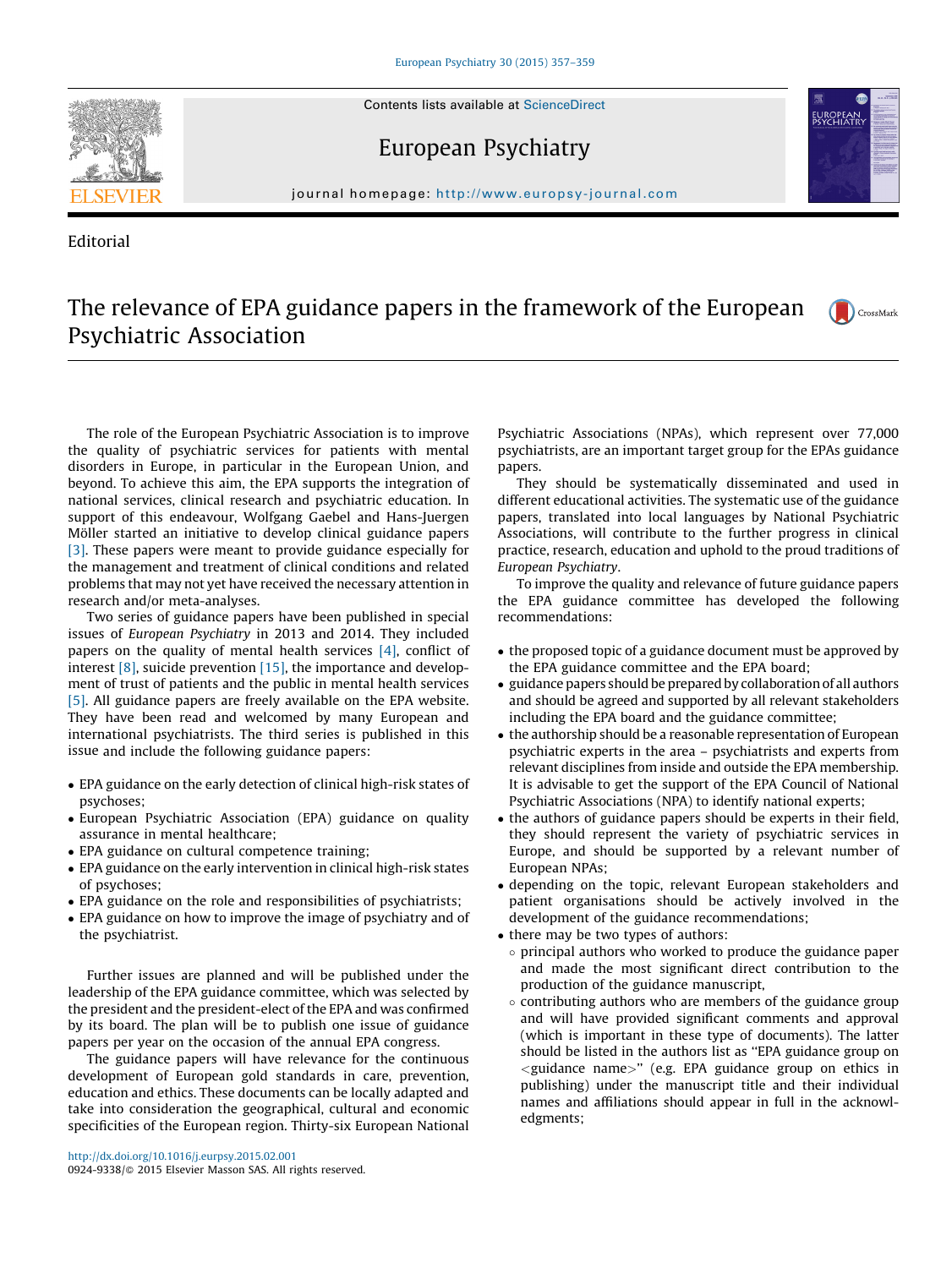- <span id="page-1-0"></span>- all authors must be actively involved in the guidance development from the start. All authors must disclose potential conflicts of interest;
- the paper must be structured in the form of a review, with abstract, keywords, introduction, methods, results, and discussion. All methods used to develop the guidance paper including the literature research, the literature extraction, the grading, evaluation and interpretation of information, the development of the agreed guidance and the procedures to reach consent within the group of authors must be comprehensively and transparently described in the paper;
- guidance papers should be evidence-based on a systematic review or meta-analysis of the available and relevant literature. The extraction of information from the literature must be systematic, transparent and comprehensively documented. The results of the literature search, extraction and evidence grading should be presented in tabular form;
- the methods used to develop and grade guidance recommendations must be clear, reasonable and reproducible and must follow international guidelines:
- $\circ$  it is recommended that the guidance development group uses published guidelines/recommendations for the development of guidance papers such as SIGN [\[13\]](#page-2-0) or AMWF [6],
- we are aware that there are other published recommendations that may be equally suited for the development of individual guidance papers. However, we are not aware about any type of guideline for the development of clinical guidance which has shown its superiority over all others, consequently, this leaves some freedom of choice by the authors to select the most appropriate one for their specific needs;
- the grading of evidence must follow international rules. The consensus finding on grading the evidence among the authors should be systematic and follow international rules (e.g. [\[13\]](#page-2-0));
- gaps in the availability of the relevant literature must be addressed;
- systematic consents may replace the lack of the available evidence basis;
- $\bullet\,$  the final version of the guidance document must be supported by the EPA guidance committee and the EPA board before being externally reviewed;
- finally, all guidance papers will be submitted to the usual comprehensive external review process as all papers published in European Psychiatry. The guidance document must be successfully reviewed in line with the usual procedures of European Psychiatry.

Recent recommendations for the development of evidencebased guidelines have focused on the quality of the review recommendations and stressed the importance that reviews and meta-analyses should be based on high quality assessment of the literature to avoid different types of bias [1]. As a consequence quality criteria for reviews and meta-analyses have been developed, e.g. Assessment of Multiple Systematic Reviews (AMSTAR) [9,14], Expanding the Grading of Recommendations Assessment, Development, and Evaluation for Evidence-Based Clinical Recommendations (Ex-GRADE) [\[11\],](#page-2-0) and Preferred Reporting Items for Systematic Reviews and Meta-Analyses (PRISMA) [10]. Authors may thus find it helpful to refer to these criteria.

There is sufficient evidence to assume that guidance based on systematic analysis of the literature is of superior quality in comparison with narrative based reviews based on selected papers only, as the comprehensive selection and information extraction of all relevant papers reduces the risk of a selection and awareness bias [2]. Saltman et al. [\[12\]](#page-2-0) emphasize the importance of distillation, interpretation and synthesis of information to assist clinicians, they underscore the importance of standardised

approaches to include adverse events, incidence of harm, patient's needs and preferences and clinician's expertise and discretion in reviews. However, they question the utility of evidence-based approaches as a uni-dimensional approach to improving clinical care. In agreement, Greenhalgh et al. [7] raise relevant criticism about the failures and more importantly about the limitations of evidence-based medicine.

Best clinical practice is based on evidence as well as experience. Consequently, guidance should be based on systematic reviews and meta-analyses, but it may also be necessary to go beyond what the current evidence-base can provide. If there is no published evidence for any literature-based recommendations, other experience based information may be used providing that the methods to reach the guidance is well documented and follows common recommendations (e.g. [6,13]).

Consequently, the final EPA guidance papers should follow the guideline development recommendations as much as possible, but should also keep their originality and their focus on new questions and new answers at the forefront of scientific research and clinical practice, but must make sure that the development of their guidance is comprehensive, open and transparent.

## Acknowledgements

The guidance committee consists of the first two authors and the following members (Dinesh Bhugra, Emeritus Professor of Mental Health and Cultural Diversity, Institute of Psychiatry (KCL) DeCrespigny Park, London SE5 8 AF, Peter Falkai, Andrea Fiorillo, Associate Professor, Department of Psychiatry, University of Naples SUN, Largo Madonna delle Grazie, Naples, Italy, Hans-Juergen Moeller, Danuta Wasserman, President of the European Psychiatric Association (EPA), 2013–2014, Professor of Psychiatry and Suicidology at Karolinska Institute (KI), Head of the National Centre for Prevention of Suicide and Mental Ill-health (NASP) Stockholm, Sweden, Director for the WHO Collaborating Centre for Research, Methods Development and Training in Suicide Prevention, National Centre for Suicide Research and Prevention of Mental lll-Health (NASP), WHO collaborating centre for Research, Methods Development and Training in Suicide Prevention, Karolinska Institutet, Granits väg 4 | 171 77, Stockholm, Sweden).

## References

- [1] Brito JP, Tsapas A, [Griebeler](http://refhub.elsevier.com/S0924-9338(15)00058-9/sbref0005) ML, Wang Z, Prutsky GJ, Domecq JP, et al. Systematic reviews supporting practice guideline [recommendations](http://refhub.elsevier.com/S0924-9338(15)00058-9/sbref0005) lack protection against bias. J Clin Epidemiol [2013;66\(6\):633–8](http://refhub.elsevier.com/S0924-9338(15)00058-9/sbref0005).
- [2] Feldstein DA. Clinician's guide to systematic reviews and [meta-analyses.](http://refhub.elsevier.com/S0924-9338(15)00058-9/sbref0010) WMJ [2005;104\(3\):25–9.](http://refhub.elsevier.com/S0924-9338(15)00058-9/sbref0010)
- [3] Gaebel 1 W, Möller HJ. European [guidance:](http://refhub.elsevier.com/S0924-9338(15)00058-9/sbref0015) a project of the European Psychiatric Association. Eur Psychiatry [2012;27\(2\):65–7](http://refhub.elsevier.com/S0924-9338(15)00058-9/sbref0015).
- [4] Gaebel W, Becker T, Janssen B, [Munk-Jorgensen](http://refhub.elsevier.com/S0924-9338(15)00058-9/sbref0020) P, Musalek M, Rössler W, et al. EPA guidance on the quality of mental health services. Eur [Psychiatry](http://refhub.elsevier.com/S0924-9338(15)00058-9/sbref0020) [2012;27\(2\):87–113.](http://refhub.elsevier.com/S0924-9338(15)00058-9/sbref0020)
- [5] Gaebel W, Muijen M, Baumann AE, Bhugra D, [Wasserman](http://refhub.elsevier.com/S0924-9338(15)00058-9/sbref0025) D, van der Gaag RJ, et al. EPA guidance on building trust in mental health services. Eur [Psychiatry](http://refhub.elsevier.com/S0924-9338(15)00058-9/sbref0025) [2014;29\(2\):83–100.](http://refhub.elsevier.com/S0924-9338(15)00058-9/sbref0025)
- [6] German [Association](http://refhub.elsevier.com/S0924-9338(15)00058-9/sbref0030) of the Scientific Medical Societies (AMWF). Standing Guidelines [Commission.](http://refhub.elsevier.com/S0924-9338(15)00058-9/sbref0030) AMWF Guidance Manual and Rules for Guidelines [Development,](http://refhub.elsevier.com/S0924-9338(15)00058-9/sbref0030) 1st Edition, 2012 [English Version].
- Greenhalgh T, Howick J, Maskrey N, [Evidence-Based](http://refhub.elsevier.com/S0924-9338(15)00058-9/sbref0035) Medicine Renaissance Group. [Evidence-based](http://refhub.elsevier.com/S0924-9338(15)00058-9/sbref0035) medicine: a movement in crisis? BMJ 2014;348: [g3725](http://refhub.elsevier.com/S0924-9338(15)00058-9/sbref0035).
- [8] Höschl C, Fialová L. European Psychiatric [Association](http://refhub.elsevier.com/S0924-9338(15)00058-9/sbref0040) guidance on the conflicts of interest. Eur Psychiatry [2012;27\(2\):142–6](http://refhub.elsevier.com/S0924-9338(15)00058-9/sbref0040).
- [9] Kung J, [Chiappelli](http://refhub.elsevier.com/S0924-9338(15)00058-9/sbref0045) F, Cajulis OO, Avezova R, Kossan G, Chew L, et al. From Systematic Reviews to Clinical [Recommendations](http://refhub.elsevier.com/S0924-9338(15)00058-9/sbref0045) for Evidence-Based Health Care: Validation of Revised [Assessment](http://refhub.elsevier.com/S0924-9338(15)00058-9/sbref0045) of Multiple Systematic Reviews (R-AMSTAR) for Grading of Clinical Relevance. Open Dent J [2010;4:84–91](http://refhub.elsevier.com/S0924-9338(15)00058-9/sbref0045).
- [10] Liberati A, Altman DG, Tetzlaff J, Mulrow C, Gøtzsche PC, [Ioannidis](http://refhub.elsevier.com/S0924-9338(15)00058-9/sbref0050) JP, et al. The PRISMA statement for reporting systematic reviews and [meta-analyses](http://refhub.elsevier.com/S0924-9338(15)00058-9/sbref0050) of studies that evaluate health care [interventions:](http://refhub.elsevier.com/S0924-9338(15)00058-9/sbref0050) explanation and elaboration. J Clin Epidemiol [2009;62\(10\):e1–34](http://refhub.elsevier.com/S0924-9338(15)00058-9/sbref0050).